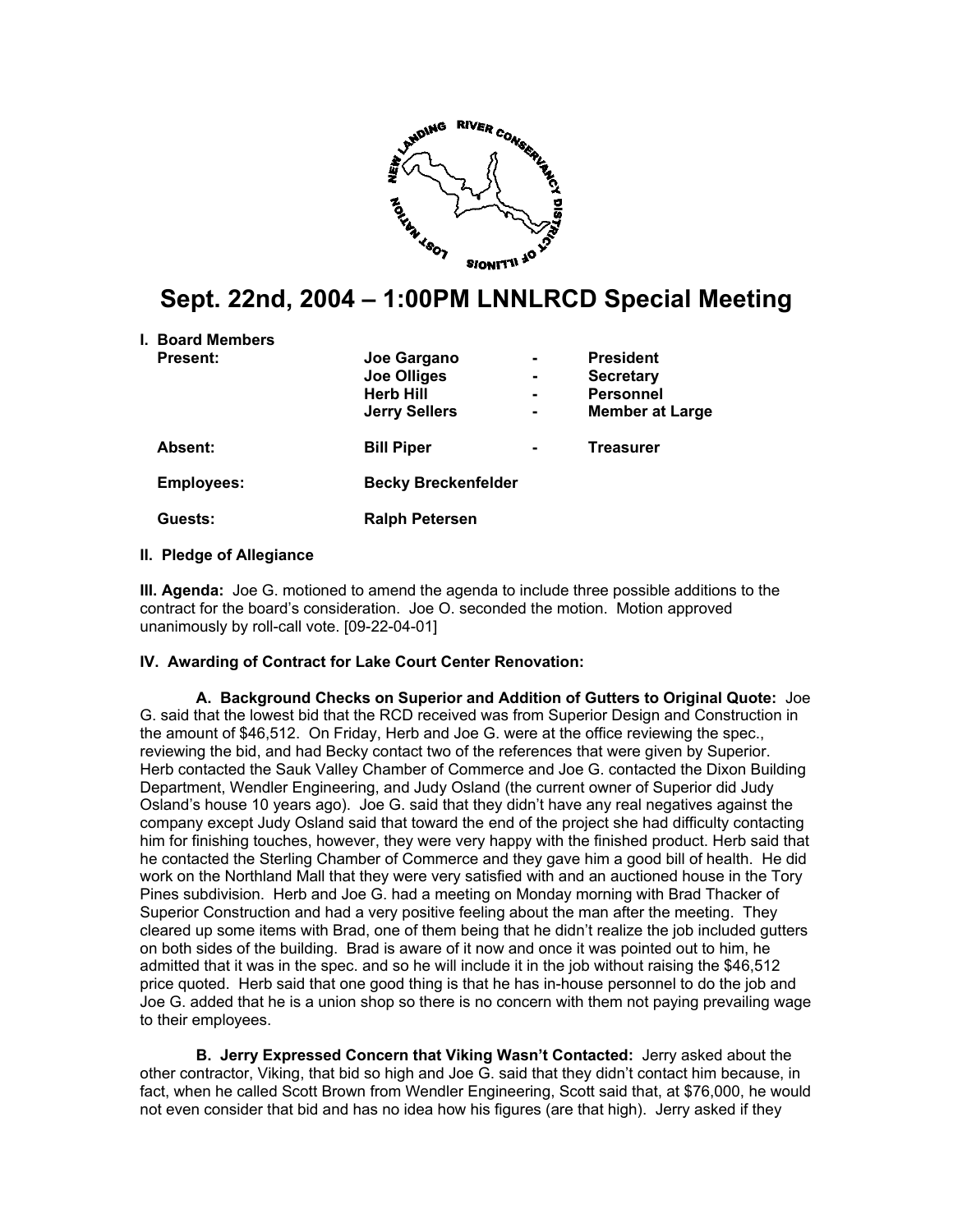went by line items to see what the difference in the individual items was, for example, he recalls the first item being off by thousands of dollars, which they thought might have been an arithmetic error. Joe G. said that there were differences in all of the numbers. Joe used the example of Wendler Engineering estimating the roof job at \$22,000, while Superior estimated the job at \$16,488. Joe G. said that he discussed that price difference with Wendler before discussing it with Mr. Thacker, and Wendler said that it wasn't a problem and that there would be price differences. Joe G. said that even some of the prices that Superior gave were inflated while others were lower, for example, for sidewalk removal, Superior quoted \$13,585, however their sidewalk replacement costs were dramatically low (according to Scott Brown at Wendler Engineering) at \$3.79 per square foot for new concrete. Joe G. concluded that the bottom line was, as long as the contractor adheres to the spec., his quote of \$46,512 is within 10% of the \$44,576 that Wendler quoted (in fact, Wendler's estimate was low because he forgot to include a concrete head wall for the eight inch drain pipe, which Thacker included for \$600and which Wendler said wouldn't be out of line for a cost estimate.

Jerry reiterated that Wendler forgot a head pipe in his estimate and Superior forgot to quote gutters in his estimate and they didn't check Viking to see if perhaps there were arithmetic errors because it was so far out there that they assumed he didn't want the job. Joe G. agreed. Jerry said that he would have pursued it a little further because there may have been something (that he misunderstood). He added that he would have given him the same consideration as the other contractor and would have brought him in and asked him if he understood the job because his quote was so way out of line. And if, after reviewing it, the contractor said that those were his figures, then Jerry would assume that Viking didn't really want the job.

Jerry asked what they know about Viking and Joe G. said that he has a pretty good reputation according to Wendler Engineering, and that they have done a lot of work and Wendler has done a lot of work for them as far as engineering services. Scott Brown, from Wendler, was very surprised at Viking's \$76,000 quoted price.

Joe G. said that the board doesn't have to accept the bid and Herb agreed, saying that it would free up a lot of time for him. Joe G. said that it would free up a lot of time for him to; they both put in a fair amount of time into it and he was not too concerned with Viking's bid. He asked if Becky had brought Viking's bid and Becky said that she had not. While Herb went to his truck to see if he had a copy of the bid, Joe G. stated that Herb and he did sufficient due diligence on the job and that they are satisfied with proposing it to the board and if the board says no, then they will walk away from it (and blow it off).

Joe O. said that he doesn't think that anyone is saying that they didn't do their job and Joe G. countered that Jerry was. Jerry said that he wasn't, rather he asked questions about how they compared the other bid. Joe G. said that he took the suggestion of the engineer to disregard the bid, however, Jerry expressed concerns that they didn't investigate it or contact the man to go over his arithmetic and make sure that this was the bid that he wanted to submit. Jerry said that he thought that they might learn something about the job that they didn't already know. Joe G. responded that they might, however, they are under a pretty tight timeframe, and he and Herb have already put in time to include all day Friday, Joe G. - some time on Saturday, and both of them were with the guy on Monday morning for two hours. Herb did not have a copy of the Viking bid so Joe G. asked Becky to go get the bid. (*B. Concerns regarding the Viking Bid* continues after C.)

**C. Three Proposals:** Jerry asked what the next step on the agenda would be. Joe G. said that he was going to discuss the three proposals to add to the contract that he motioned to add to the agenda, all of which the details Herb is familiar with. Joe G. said that the only reason he didn't copies of the proposals to the other board members before now was because he just picked them up this morning.

**1. 42"X42" are to place 4' Granular base and Concrete Condensing Pad:**  Herb had suggested this, because it has to be relocated anyway. When Herb and Joe G.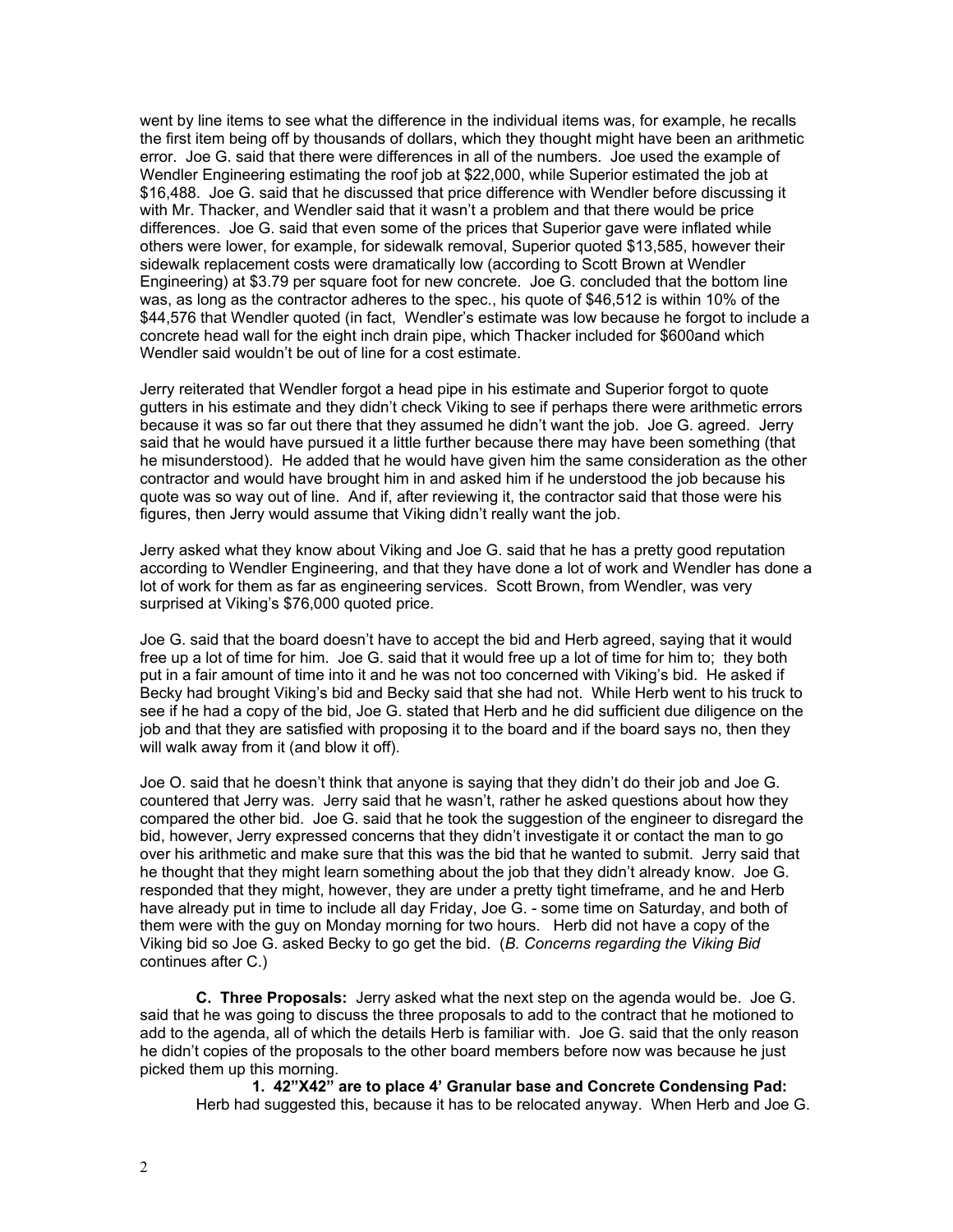were over here on Friday, Herb said that if they were going to move it, they should get it of f of the sidewalk and get it on a separate pad. Joe G. agreed with him and told him that they should add it to the contract when they talk to the man on Monday morning. Initially, Herb wanted to consider doing it himself, however, Joe G. said that he preferred to tie it in with the contract and let them be responsible for it. The proposal that the contractor submitted includes a detailed description of what Pfoutz Electrical would do for \$500 to include electrical material, line-set material, moving the condenser, and hook-up to the present electrical service, etc. Brad Thacker added a charge of \$80 for the concrete pad. The total cost for the project would then be **\$580**.

**3. Remove and Replace 7-8 Concrete Blocks in the Basement** (Discussed before 2 because Herb was checking on other bid**:** The quote stated: remove and replace 7 to 8 half concrete blocks at the bottom of both basement stairway walls: **\$480**. Joe O. asked why this wasn't on the initial bid if that was the main purpose and Joe G. said that it was an oversight, as was adding the condenser pad. He figures that before the job is done, there will probably be more things added to it and they'll be asking the board for more money. Jerry said that that was fine.

**2. Trench –** Joe G. said that at the New Landing meeting, John Gelwicks recommended putting in an ice pond in Cincinnati Park and Ralph said why do that since they have a lake and the kids could skate right outside the rec. center. Joe G. remembered that last year Ralph mounted the two lights to the railing out on the deck and ran an extension cord out there. Since they are having all the work done at the Lake Court Center, Joe G. spoke to Ralph after their meeting and talked to Herb about asking the contractor to quote putting in three concrete bases for some light fixtures, and trench it, then Joe G., Herb, and could put the conduit in and Ralph could do the electrical work to hard wire them in. The contractor came back with a quote of **\$1,150** to trench about 100 feet of area and installing three 12" round sonnatube concrete bases 36-42 inches below grade. Ralph also contacted Crescent Electric and found that it would cost approx. **\$550** per light pole and fixture to be mounted on there so the total amount would probably run about **\$2,800**.

Joe G. said that he felt that the \$1,150 for the trench work was too high and asked Ralph if he thought that they could get into the box and pull wire for a couple hundred dollars. Ralph said that he could probably talk to Bob Schulze about auguring, he added that for each light pole they would have to dig a two-foot square area, 6 feet deep, because in this area they have to get below the frost line to prevent frost from getting under it. Ralph discussed the details of doing the work to include using about 1 yard of concrete per pole base (Concrete for 3 poles @ \$60-65 each) and renting a trencher for a day for \$200, so now the cost is up to about \$400. So they could do a bigger base at a lot cheaper cost on their own.

Jerry asked if the amount of illumination that is out there now adequate for the activities and Ralph said it is inadequate. Jerry suggested that they could dig a trench and tie in the current lights that are out there now to a switch to save the cost of putting in the cement bases and Ralph said that what is there now is illegal. Joe O. asked why they are allowing the lights to be there if they are illegal and Ralph said that he did it to be nice. Joe O. asked if he got permission to do it and Ralph said yes, he got permission from the RCD, however, if they want to take it down, then they could.

Jerry was concerned that if they switched the lights to brighter ones that they may be too bright for the neighboring houses. Ralph said that currently they have 500-watt quartz lights installed and that they were contemplating replacing them with 250-watt mercury vapor lights, of which Ralph says are not noticeably different. Jerry suggested that, to be considerate to the surrounding neighbors, perhaps they should contact them to let them know that they were considering installing the lights and ask them if they have any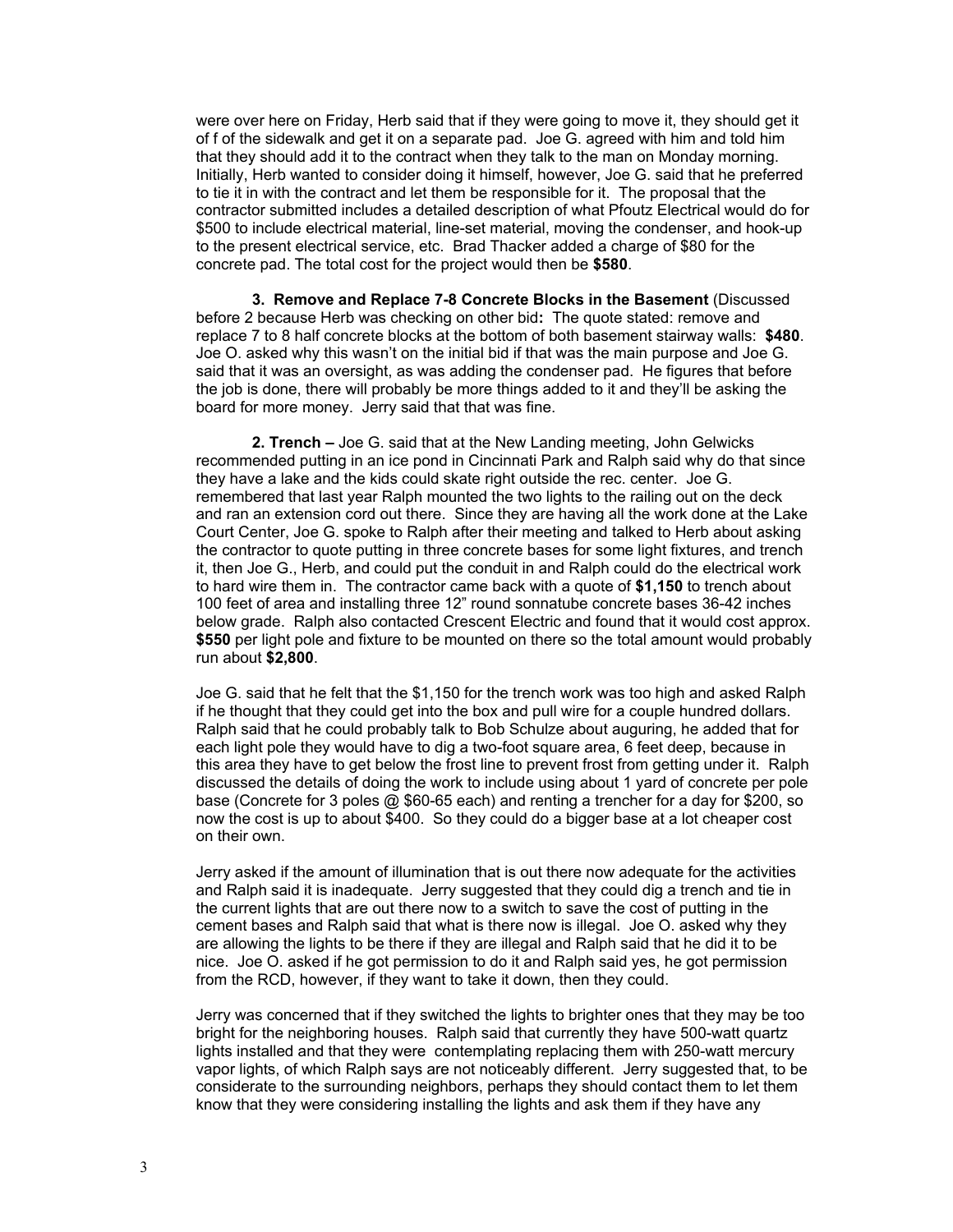concerns. Ralph said that he took the photo metrics into consideration when he chose the lights and they illuminate about 100 feet into the water and so do not affect any of the surrounding houses.

Jerry asked what was generating the need for the lights (was there a request?) Joe G. said that he wouldn't call it a need, rather, it is a convenience that the past RCD board felt would enhance the use of the area, especially during the winter season. After he heard them make that comment at their meeting, Joe G. thought that since they were having the work done and ripping up the ground anyway, that they could probably hardwire some lights in, making them legal and safe, and only requiring a switch to turn them on and off. Jerry asked when the lights were installed and Ralph said that he thinks it was the year before. Jerry asked what they have experienced (regarding amount of use). Ralph said that it was used and Jerry asked if it was used enough to justify the expense of doing the work. Herb said that they know they'll get more use out of it if it is (installed).

Ralph said that there isn't much out here that is conducive to the younger generation, nothing for the teenagers. He added that it is a very adult oriented community even though there are a lot of kids out here and even though he doesn't have any young children of his own, he is thinking of them. He felt that it was important to give kids something to do (so they don't find other things to do like vandalism).

Based on the amount that was quoted, Joe G. said that he wasn't in favor of having the contactor do the trench work. Jerry recommended that they approve the additions to the contract of the concrete pad and the support blocks and not the trenching for the lights. Joe G. said that he would propose a vote to each item individually so that it is clear what they were adding to the contract. Joe G. discussed the details of the possibility of them doing it themselves at a lesser cost (by renting a ditch witch by the hour, etc.} and Herb added that if they did install the lights and the neighboring houses complained about light pollution, they could easily shroud the lights in that direction. Joe G. added that there may even be noise complaints that they would have to address and Herb said that they could address that at the time.

Joe O. said that in the past the lake wasn't plowed or smooth enough for them to skate properly so he was wondering if they were going to have to have someone come out, (clear it off) and have someone squirt water on it to make it a skating rink versus having what Mother Nature provides. Joe G. said that they would have to decide that and he thinks that they could probably get volunteers from the community to clear and maintain the ice if there was a desire for it.

Jerry suggested that they vote on the three items now and Joe G. said that they would vote on them individually, however, that first they needed to discuss the questions that he raised regarding the Viking bid. (C. *Three Proposals* continues after B. below)

**B. Concerns regarding the Viking Bid (Continued):** Becky returned with the bid from Viking. Joe G. said in response to Jerry's question of whether Herb and he investigated the bid that there are some differences there. Below is a chart comparing the differences.

|                          | Superior             | Viking               |  |
|--------------------------|----------------------|----------------------|--|
| Roof                     | \$16,488             | \$20,000             |  |
| Site Grading             | \$1,500              | \$12,500             |  |
| Porous Granular Backfill | \$14.37 a ton        | \$52.00 a ton        |  |
| Sidewalk                 | \$3.79 a square foot | \$5.00 a square foot |  |
| 3" Drainpipe             | \$10.00 per foot     | \$10.50 per foot     |  |
| 6" Drainpipe             | \$15.00 per foot     | \$34.00 per foot     |  |
| 8" Drainpipe             | \$15.00 per foot     | \$36.00 per foot     |  |
| Seeding                  | \$220.00             | \$46.00              |  |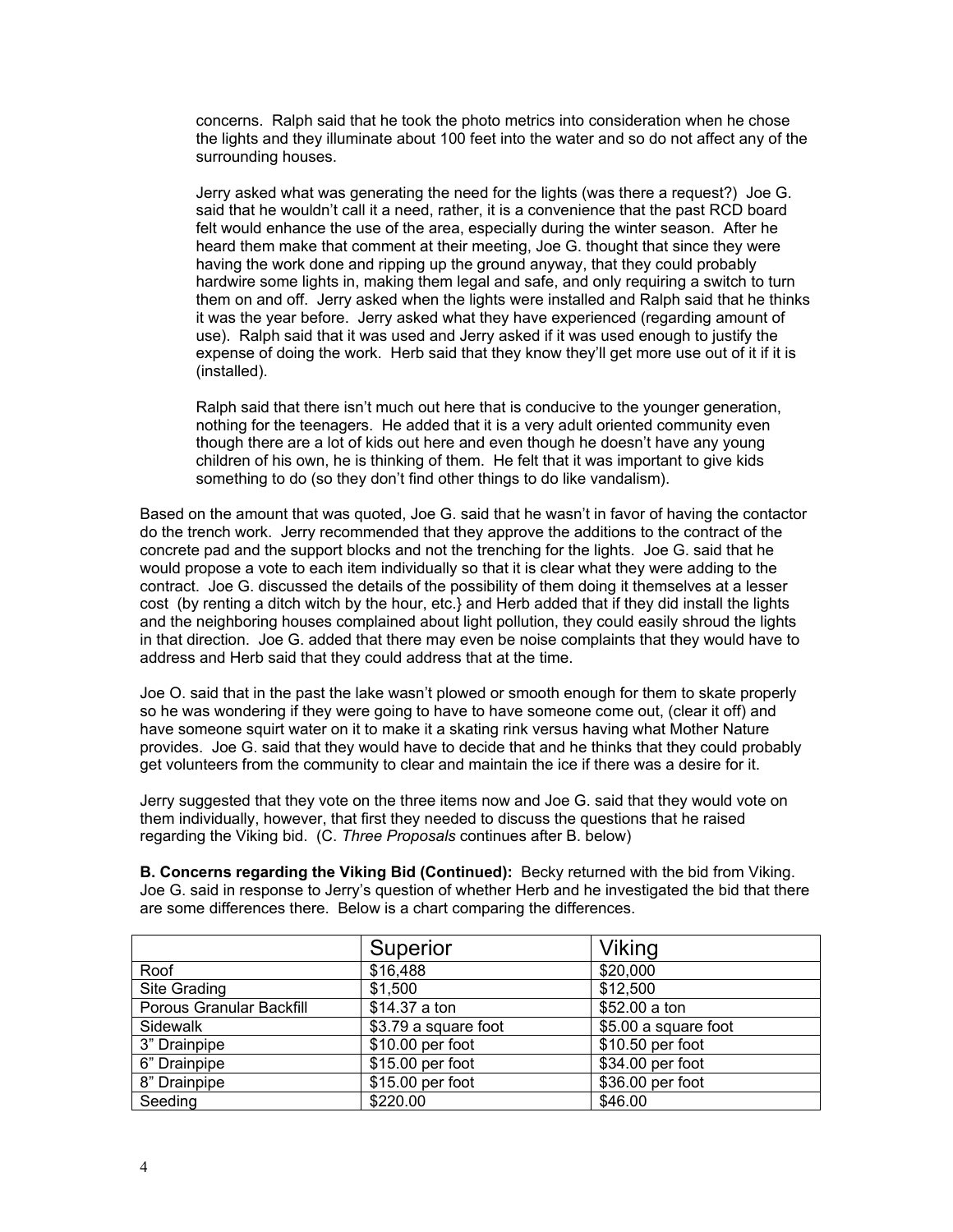For the sidewalk, Viking quoted \$5, (and Scott Brown said that \$4.5-\$5 is a standard price in Dixon), while Superior quoted \$3.79 per square foot. At that price, Scott recommended that the RCD have any sidewalk projects that they need done, done by Superior. Joe G. said that Viking would have to adjust every figure on his spec. to get close to the \$46,000. Furthermore, even if the Site Grading was indeed an error and cost only \$2,500 rather than \$12,500, at \$66,637, the bid would still be over Superior's by \$20,000.

Joe G. passed down bid and asked if Jerry and Joe O. got copies of it - Joe O. said that they didn't get any copies of the bid. Joe G. apologized to them for not ensuring that they got copies and added that if they had called Becky and reminded her to get them a copy, he's sure she would have. Joe O. said that it is hard for him to evaluate the bids when he only got to see them for two minutes on the night of the bid opening. Joe G. agreed and said that it was his error. He suggested that they could either take the time now to look over the bids or they could adjourn the meeting and reconvene on Friday at 3:00PM (to allow them time to dissect both bids). Joe O. said that Jerry won't be there and he could possibly be overseeing the delivery of the fish at that time. Joe G. said that they have to give them an answer and Joe O. said that he still may vote for or against the bid today, he just felt that it was very inconsiderate of them to not give them copies. Joe G. reiterated that it was his fault, he said that all Joe O. had to do was ask when he was going to get his copies, however, he takes full responsibility and that it slipped his mind.

Joe O. said that he does accept Joe G.'s explanation of the differences and he's ready to vote for Superior in general. Joe G. said that he doesn't want to short anybody on being able to review the numbers so he is willing to postpone the meeting till Friday.

Jerry reviewed the Viking bid some more and found that if you assumed arithmetic errors on 5 line items then you would drop the bid down to \$55,637, which is only \$9,000 higher than Superior.

1. Jerry asked if either Herb or Joe felt that it was worthwhile to have Viking come out there to clarify some on the discrepancies on the bids. Herb and Joe G. both didn't feel that it was worthwhile. Herb said that he felt comfortable going with Superior because of the good ratings from people that did business with him and from the chamber of commerce, Brad is able to get his crews in there in such a tight time frame, his bid was right, and he answered all of their questions.

2. Jerry asked if the contractor had a certificate of insurance and Joe G. said that yes, he has to have one.

3. He also asked if they developed a procedure for adds and changes where they have to sign off on them and Herb said yes, they're sure that they are going to run into unforeseen glitches that will have to be changed and if it's major than they would have to have a board meeting to address them.

4. Jerry asked if there are any drawings on what he is supposed to be doing and Herb said yes, not only drawings, but specification sheets that show pretty clearly what has to be done and how.

5. Jerry asked what they would do if changes are made to the specs. on how the job is done, making the drawing out of date, will they have to go back to Wendler to have the correction added on there. Herb said that he would prefer not to get Wendler involved any more than they have to, however, if it involves structural changes that are beyond Herb's scope, then he will consult Wendler right then and there, not after the job is done. Jerry said " so basically if there is a major change that is structural, then it'll be Herb, in conjunction with Wendler Engineering, looking at it." Herb agreed. Regardless of the change, they want to ensure that there are attachments to the contract that indicate the changes.

6. Jerry asked about the payment schedule and Joe G. said that it is all in there.

Joe G. said that Jerry had sufficient questions that he suggested that they either motion to adjourn the meeting and reconvene on Friday afternoon so that Jerry can pick up a bid spec. from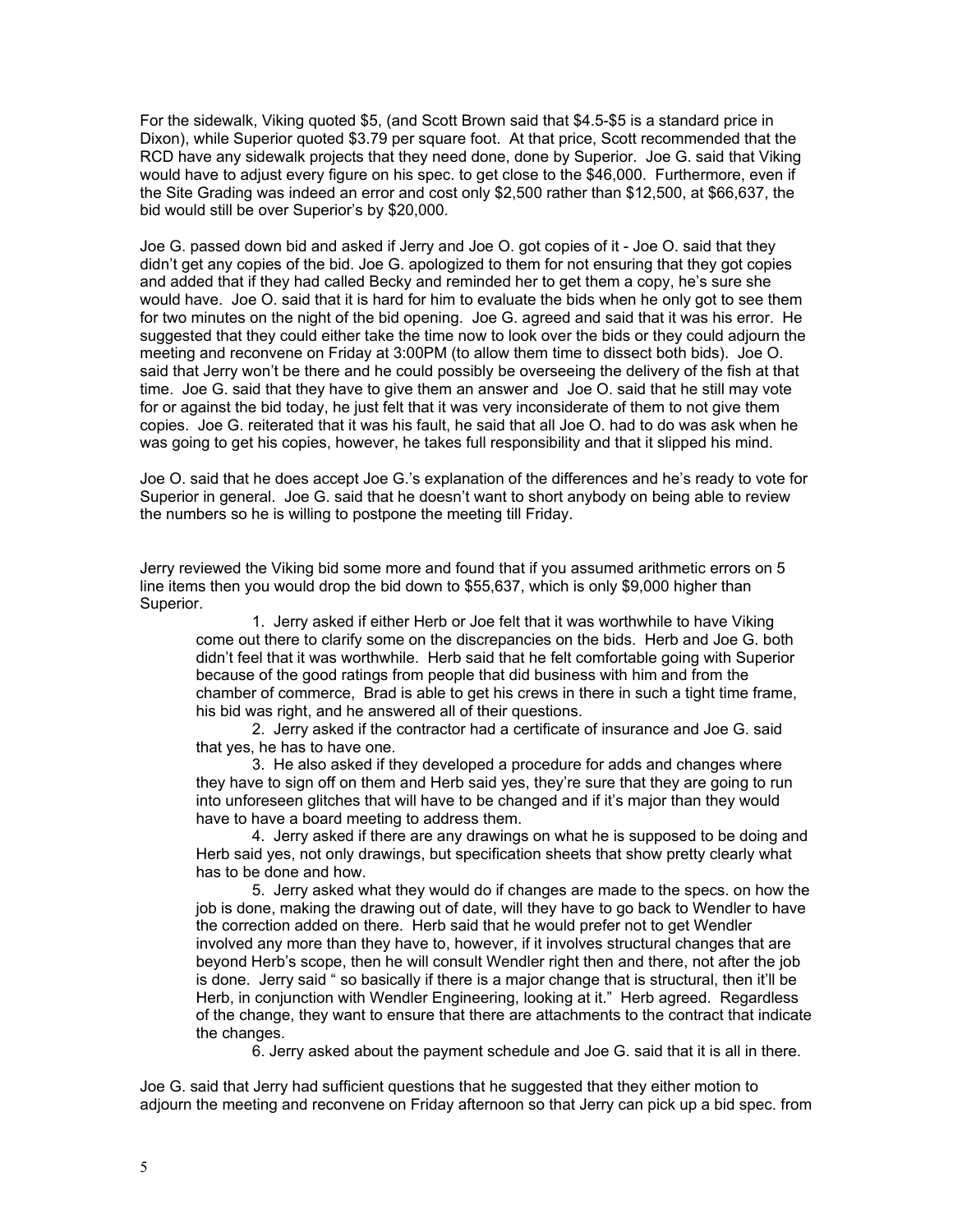the office to review it before making a decision or they could motion to cancel the project. Joe G. had planned to ask the board to vote to allow Herb and him to make changes on the project, without a board vote necessary, up to a set amount like \$1,000 or \$5,000, to keep the job going. Otherwise they are only allowed to make changes that cost up to \$500. Joe G. said that it was unfair for Herb and him to placed under the kind of scrutiny that Jerry was putting them under and he was in favor of just canceling the project altogether or at least postponing it until Friday so they could review it. He said that he was quite sure that the board members would want everything to be alright in this, he is quite confident in Wendler, and he is quite confident in Herb and his review. He apologized that they didn't get a copy of the specs., however, he felt that there is some responsibility on their part to call and get the copies. Jerry said that the questions that he asked were legitimate questions and he just wanted simple answers. Joe G. said that if Jerry is going to go over the bid item for item then they should adjourn the meeting. Jerry said he is not, that he was done asking his questions.

Herb said the Joe G., Joe O, and he are in favor of proceeding with the project and asked Jerry if he was comfortable voting on it today. Jerry said that they answered his questions and he appreciates the fact that they brought the Viking bid back so that he could go over the numbers. If they want to go with it then he doesn't have a problem with it; Joe G. and Herb looked at it and answered all of his questions.

### **C. Three Proposals:**

**1. Condenser Pad:** Joe G. motioned to accept amendment #1 to the proposed bid from Superior which involves the disconnecting and relocation of the condenser unit and the required 42" square condensation pad for a total cost of \$580. Jerry seconded the motion. Motion approved unanimously by roll-call vote. [09-22-04-02]

**2. Trench for Lights:** Joe G. motioned to approve the contractors bid to trench 100' of area to facilitate future lights and install 3 12" round sonnatubes for the amount of \$1150. Joe O. seconded the motion. Joe O. said that based on what Ralph is saying the size tubes that the contractor quoted were not adequate for the job and Joe G. agreed, adding that actually he should have motioned not to accept the bid because he thinks it is too much money. The motion failed unanimously by roll-call vote. [09-22-04-03]

**3. Remove & Replace with New the Concrete Blocks in Basement:** Joe G. motioned to approve Superior's bid to remove and replace 7-8 half concrete blocks at the bottom of both basement stairway walls for a total cost of \$480. Jerry seconded the motion. Motion approved unanimously by roll-call vote. [09-22-04-04]

**D. Acceptance of Superior's bid on the Lake Court Center Renovations:** Joe O. asked whether they would be voting on a proposal to address overruns on the job after they vote on the approval and Joe G. said yes.

Herb discussed his concerns regarding the pipes – he was worried about surface water from the pool area going in around the foundation walls if they cut those pipes off. Wendler Engineering recommended a sump pump, however, Herb didn't agree with them, he would rather take care of it now rather than worry about a sump pump not working if there should be a power outage. He will ensure that it is addressed during the rehabilitation part and if they have to, he'll just have them saw-cut them and cap them with PVC caps. He was actually hoping to leave the lines intact so that if there is ever a possibility of them using the pool in the future, then it would be a simple process of digging out the dirt that is in the pool rather than having to also tear out the concrete to dig down and replace the pipes. Joe G. read off from the contract the part that addresses Herb's concern:

"The contractor shall excavate to the required elevations as shown on the plan to expose the conduits and ducts. **Pipes coming out of the pool:** The conduits shall be removed or cut flush with the wall and three foot of the remaining length of pipe shall be removed. The end of the pipe shall be sealed with epoxied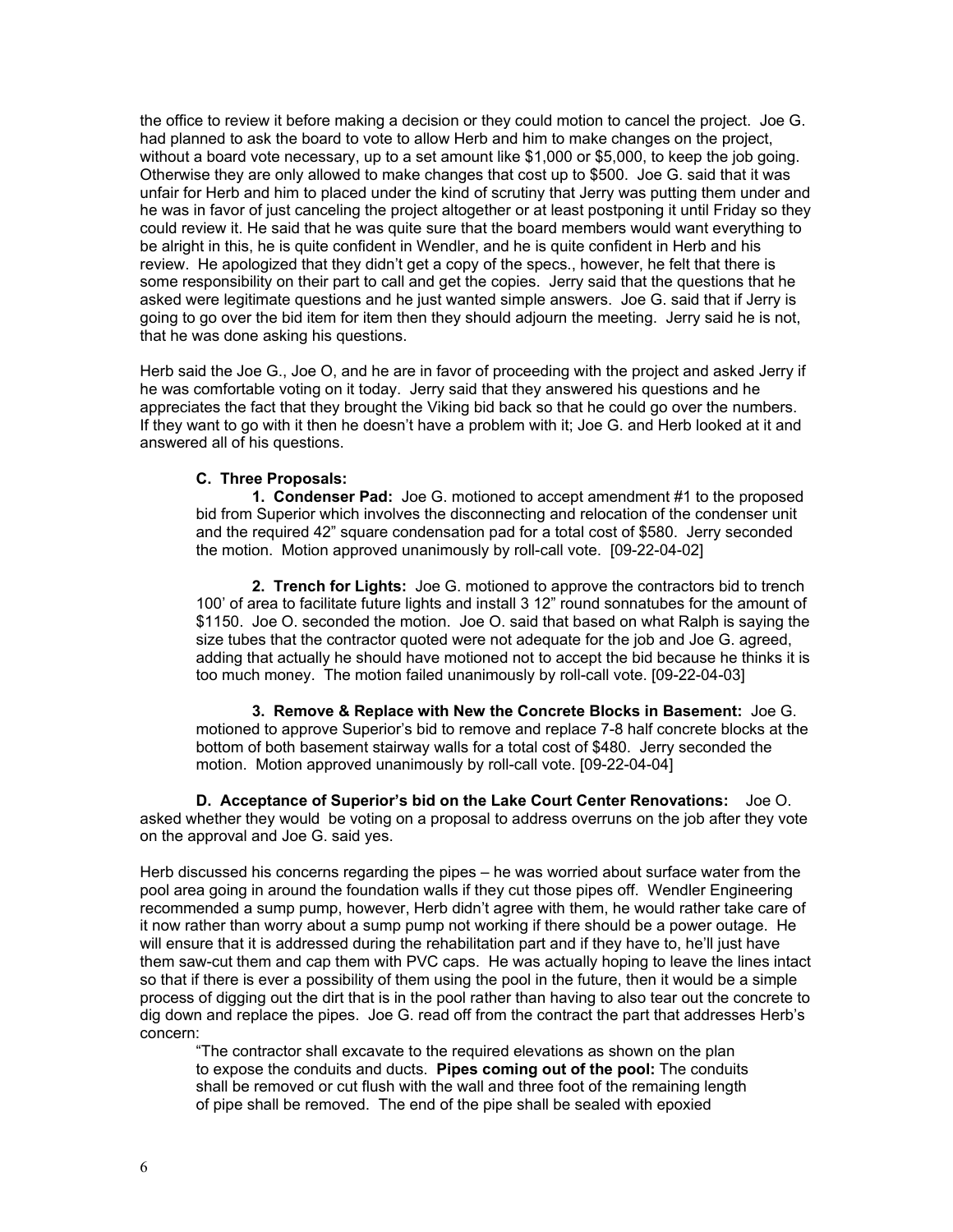grout and wrapped with rubber membrane to provide a watertight seal. **Basement:** the outside wall surface of the foundation shall be cleaned and prepared for sealing. The openings through the walls shall be formed flush on the inside and filled with epoxy grout. Once the grout it cured (24 hours) the outer surface shall be sealed with vitumastic, a rubber membrane applied, and the edges sealed again with vitumastic to provide a watertight seal. Once the vitumastic is cured, the excavation shall be backfilled with granular embankment."

Joe G. went over the part in the contract that explained the gutters needing to be replaced all around and explained that everything else regarding the roof, except for the gutters and some underground drainage was going to be performed on the east side of the building and that is why Superior probably missed it when they reviewed the spec. Once Joe G. pointed it out in the spec. that they required gutters all around, he admitted his error and will add them free of charge. Joe G.

Joe G. motioned to accept Superior Design and Construction's bid to included amendments 1 and 3 in the amount of \$1060 dollars to bring the total bid amount approved to \$47,572.00. Joe O. seconded the motion. (comment above) Motion approved unanimously by roll-call vote. [09- 22-04-05]

**E. Additional Money for Overages**: Joe G. recommended \$2,500 as a limit for the amount that Herb and Joe can approve the contractor to make changes on the contractor. Herb said that they need Bill here and Joe O. wondered if Bill knows how much they have available. Joe G. said that they are already real close to maxing out on the \$50,000 that they had budgeted for the work because with the \$1900 that was charged for the engineering fees, it puts them right at \$49,472. Joe G. said that they can have Bill move the funds from one line item to the building renovations to cover any overages. Joe G. also said that they would ensure that Superior provides something in writing for Herb or Joe to sign off on before extra work is done. Joe G. motioned to give Herb and him the authority to spend up to an additional \$2,500 for change orders related to this job. Jerry seconded the motion. Motion approved unanimously. [09-22-04- 06]

**V**. **Further Discussion on Permanently Installing the Lights behind the Lake Court Center:**  Joe G. thought that putting in the lights would be a worthwhile deal, however, he felt that \$1150 was too high based on what they could rent equipment for. Even if they did the work themselves, it'll still run them over \$2,000 to put three lights out there, based on the price that Ralph obtained for the light fixtures. Joe G. suggested that they could get a sleeve through the window well for the future so if they wanted to get wire out there, instead, Ralph said that they should incorporate a  $\frac{1}{2}$  inch pipe into the window that can be sealed off, otherwise, if they use a sleeve then they may have a leaking problem again.

**VI. Campers Dumping Garbage in the Dumpsters by New Landing:** A camper was caught dumping trash in the dumpsters by the New Landing office and when he was questioned about it he told them that the RCD, specifically Becky, said it was okay. The RCD and Becky denied that they gave them permission to the campers to use the dumpsters. Jerry suggested that they should put something in the campground for the campers to use and Joe G. said that, in the past, they had a dumpster by the burn-pile that was abused so they took it out. Becky said that maybe they could put a small trashcan by the campground and Joe G. said that that could be a consideration.

**VIII. Deer Stands:** Ralph said that there are 5-6 deer stands that are on golf course property that is adjacent to the campground. The New Landing POA is going to be writing to the DNR about their concern with the deer stands being too close to a populated area and suggested that the RCD may want to do the same considering that a camper could accidentally be shot at with an arrow. Joe G. thought it would be a good idea for Ralph to call or write to the golf course to